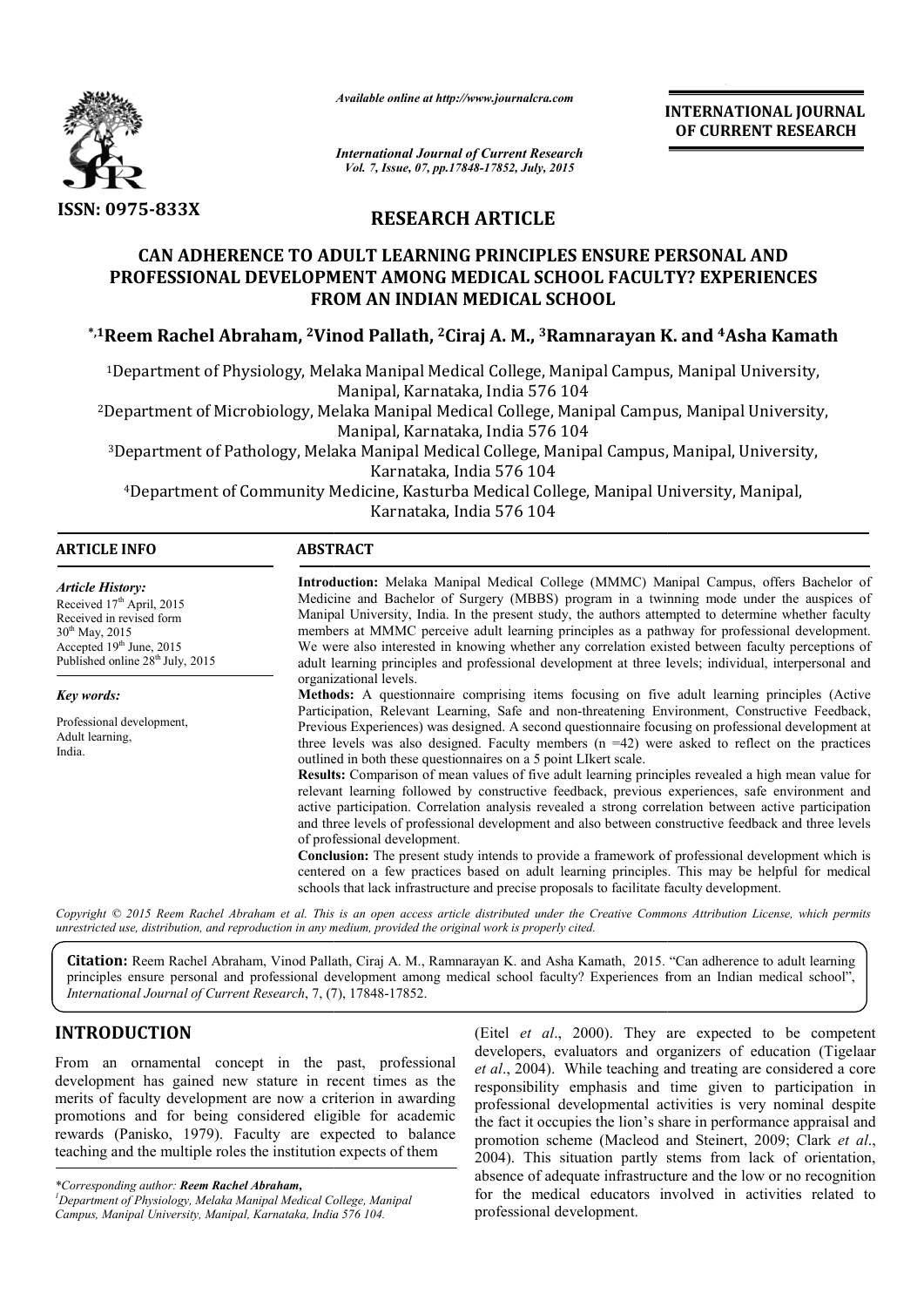Nevertheless we found instances where faculty members have successfully achieved their academic and research interests despite the hurdles encountered. Anecdotal responses from these teachers indicate that they were intrinsically motivated to involve themselves in these activities.

Understanding adult learning principles is essential to instill professional development (Best, Rose, 1996; Collins, 2009; Puliyel, 1999; Steinert, 2000; Steinert, 2005; Clair, Adger, 2000). It is postulated that adults will be committed to learning when the goals and objectives are considered realistic and important to them. Adult learning occurs differently from child learning wherein the former applies the rich learning experiences they had previously to the new learning context (Collins, 2009). For professional development to be successful, it must have the full support from the individual and the organization (Kemelfield, 2002). In the present study, we attempted to determine whether faculty members at MMMC perceive adult learning principles as a pathway for professional development. We were also interested in knowing whether any correlation existed between faculty perceptions of adult learning principles and professional development at three levels namely; individual, interpersonal and organizational levels.

## **MATERIALS AND METHODS**

The setting selected was Melaka Manipal Medical College (MMMC), Manipal University, India which offers five years Bachelor of Medicine and Bachelor of Surgery (MBBS) program. MMMC, was established in 1997 under the auspices of Manipal University, India a pioneer in the private education sector for the past 50 years. In an earlier study (Abraham *et al*., 2012) we tried to measure the perceptions of faculty regarding certain practices followed at MMMC, which are based on adult learning principles. For this purpose, initially, a focus group discussion was conducted among selected faculty of MMMC, comprising of 9 faculty members belonging to lecturer, senior grade lecturer, assistant professor, associate professor and professor categories.

In the focus group discussion which was about one hour duration, the participants' perceptions regarding adult learning was discussed. Based on the data generated and a literature review, a questionnaire comprising of items focusing on adult learning principles was which had five scales: Active Participation (active participation in self-directed learning activities), (AP;3 items), Relevant Learning (learning based on the relevance/need felt) (RL; 4 items), Safe, non-threatening Environment (SE;10 items), Constructive Feedback (CF; 4 items), and Previous Experiences (learning that occurred based on previous experiences) (PE; 3 items). The questionnaire was checked for reliability and validity (by 3 external faculty who were not part of MMMC). We were interested in knowing whether any correlation existed between faculty perceptions of adult learning principles and professional development. For this purpose, another questionnaire (Table 1) focusing on professional development at three levels; individual (IL;9 items), interpersonal (IPL;6 items) and organizational level (OL; 9 items) was designed after substantial literature review and brainstorming with senior faculty of MMMC. The validated questionnaire was administered to the faculty members  $(n = 42)$  and they were requested to reflect on the practices outlined in both these questionnaires (the items of both questionnaires were merged for convenience) on a 5 point scale (5=Strongly agree; 4=Agree; 3=Uncertain; 2=Disagree; 1=Strongly disagree). Junior faculty members who had not completed minimum one year of service were excluded from the study. The mean values were determined (SPSS version 16). We made an attempt to correlate faculty perceptions of adherence to adult learning principles and outcomes related to professional development (using Spearman's correlation analysis; SPSS version 16) so as to look for any possible links.

## **RESULTS**

The response rate was 100%. Reliability of the questionnaire was found to be 0.82. Comparison of mean values of five adult learning principles revealed a high mean value for relevant learning followed by constructive feedback, previous experiences, safe environment and active participation (Table 2).

**Table 1. Questionnaire focusing on five adult learning principles and three levels of professional development**

|     |                                                               | Strongly agree | Agree | Uncertain | Disagree | Strongly disagree |
|-----|---------------------------------------------------------------|----------------|-------|-----------|----------|-------------------|
| -1. | Knowledge and skills in my specialization /subject has        |                |       |           |          |                   |
|     | improved after I joined this profession (IL)                  |                |       |           |          |                   |
| 2.  | I am able to function as a role model in my profession (IL)   |                |       |           |          |                   |
| 3.  | I contribute to achieve my institutional objectives (OL)      |                |       |           |          |                   |
| 4.  | The conducive environment at my institution makes me          |                |       |           |          |                   |
|     | continue working here (OL)                                    |                |       |           |          |                   |
| 5.  | My professional activities have fetched me received grants    |                |       |           |          |                   |
|     | /patents $(II)$                                               |                |       |           |          |                   |
| 6.  | My professional network has expanded after I joined my        |                |       |           |          |                   |
|     | profession(PL)                                                |                |       |           |          |                   |
| 7.  | My communication skills have improved after I joined this     |                |       |           |          |                   |
|     | profession $(IPL)$                                            |                |       |           |          |                   |
| 8.  | In my profession I am aware of my strengths and weaknesses    |                |       |           |          |                   |
|     | (II)                                                          |                |       |           |          |                   |
| 9.  | At my institution, I have role models in my profession (OL)   |                |       |           |          |                   |
| 10. | I am able to actively participate in all my departmental      |                |       |           |          |                   |
|     | activities (IPL)                                              |                |       |           |          |                   |
| 11. | I have started publishing research papers after I joined this |                |       |           |          |                   |
|     | profession $(IL)$                                             |                |       |           |          |                   |
| 12. | I involve myself in collaborative research work with my       |                |       |           |          |                   |
|     | colleagues (IPL)                                              |                |       |           |          |                   |
| 13. | As a recognition to my professional achievements, I have      |                |       |           |          |                   |
|     | received awards/fellowships (IL)                              |                |       |           |          |                   |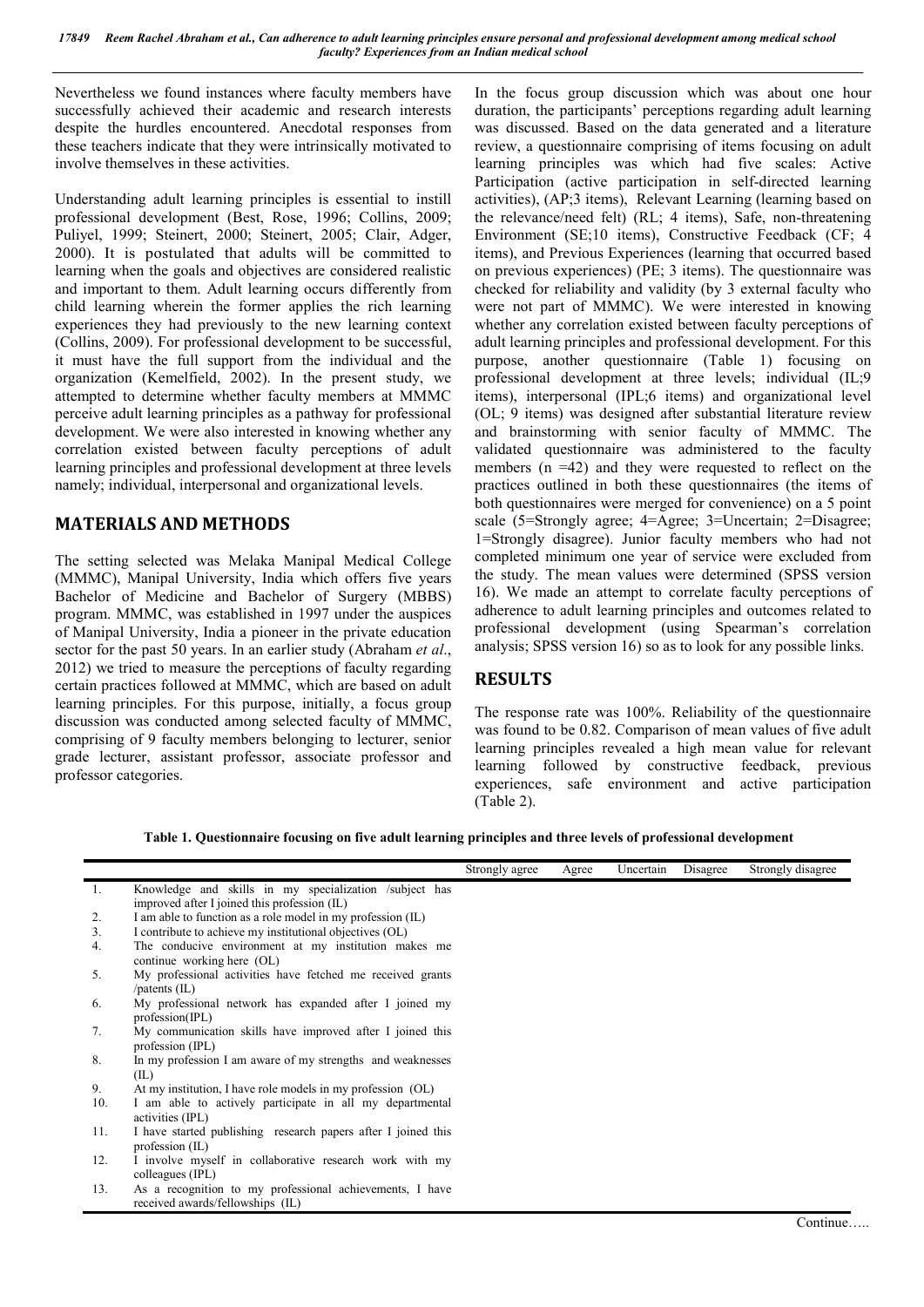| 14. | I continuously strive to update my knowledge in my             |
|-----|----------------------------------------------------------------|
|     | specialization/subject (IL)                                    |
| 15. | I provide motivation to my peers in their professional         |
|     | development(IPL)                                               |
| 16. | I contribute towards academic and administrative activities of |
|     | my institution<br>(OL)                                         |
| 17. | I participate in research activities that contribute to my     |
|     | institution's growth (OL)                                      |
| 18. | I am able to involve in scholarly activities (publications,    |
|     | conference presentations, getting patents, grants etc) which   |
|     | contribute to the growth of my institution as a whole (OL)     |
| 19. | My confidence in embarking on new<br>endeavors                 |
|     | (academic/nonacademic) have improved after I joined this       |
|     | profession $(IL)$                                              |
| 20. | My students will be effective health care providers in future  |
|     | (OL)                                                           |
| 21. | As a part of my profession, I involve in research studies/     |
|     | clinical trials (IL)                                           |
| 22. | I function as a team with my colleagues in achieving the       |
|     | institutional goals (OL)                                       |
| 23. | I am an effective faculty member of my institution (OL)        |
| 24. | I am able to manage professional conflicts effectively (IPL)   |

IL: Individual level IPL: Interpersonal level OL: Organizational level

#### **Table 2. Mean values of the five adult learning principles**

| Adult learning principles         | Mean $(\pm)$ SD |
|-----------------------------------|-----------------|
| Active participation              | 3.5(0.98)       |
| Safe, non-threatening environment | 3.5(0.48)       |
| Relevant Learning                 | 4.3(0.05)       |
| Constructive feedback             | 3.6(0.84)       |
| Previous experiences              | 3.5(0.99)       |

#### **Table 3. Correlation analysis of five adult learning principles and three levels of professional development**

|                      | <b>Active Participation</b> |          | Safe non-threatening<br>environment |          | Relevant Learning |          | Constructive<br>Feedback |          | Previous Experiences |          |
|----------------------|-----------------------------|----------|-------------------------------------|----------|-------------------|----------|--------------------------|----------|----------------------|----------|
|                      |                             |          |                                     |          |                   |          |                          |          |                      |          |
| Individual Level     | 0.365                       | $0.019*$ | 0.249                               | 0.11     | 0.279             | 0.07     | 0.349                    | $0.02*$  | 0.396                | 0.10     |
| Interpersonal Level  | 0.389                       | $0.012*$ | 0.357                               | $0.02*$  | 0.175             | 0.273    | 0.487                    | $0.001*$ | 0.434                | $0.005*$ |
| Organizational Level | 0.422                       | $0.006*$ | 0.459                               | $0.003*$ | 0.477             | $0.002*$ | 0.352                    | $0.02*$  | 0.474                | $0.002*$ |

\*P value significant at <0.05

Correlation analysis (Table 3) revealed a strong correlation between active participation and all the three levels of professional development. Safe, non-threatening environment was observed to have a strong correlation with both interpersonal and organizational levels of professional development. Relevant learning was found to have a correlation with organizational level of professional development. A strong correlation was found between constructive feedback and all the three levels of professional development. Previous experiences had a correlation between both interpersonal and organizational levels of professional development.

### **DISCUSSION**

It is reported that effective professional development recognizes the way adults learn (Richardson, 2003; Danielson, 2002; Garet *et al*., 2001). The findings of this study were found to have a correlation with Speck's theory of adult learning (Speck, 1996). It was encouraging to note the prevalence of strong correlation between adult learning principles and the three levels of professional development. The correlation found between active participation and individual level of

professional development could be due to intrinsic motivation to attain personal development, the working environment at MMMC which offers equal distribution of academic responsibilities among the faculty and the rewards provided for the faculty for their active participation in professional development activities. The institution under the auspices of Manipal University, provides incentives such as full financial support to present a paper in international conferences. Faculty are also given credit by way of providing partial financial assistance to present papers in international conferences taking into consideration the number of papers published in indexed journals. Additionally, institution follows the Performance Assessment System (PAS) to assess faculty members' performance every year. Active participation in professional development activities are also taken into account for promotion of faculty members.

The correlation observed between active participation and interpersonal level of professional development could be attributed to the working environment suitable for departmental as well as interdepartmental collaborative work. The curricular set up at MMMC is in such a way that there is no compartmentalization of departments and an integrated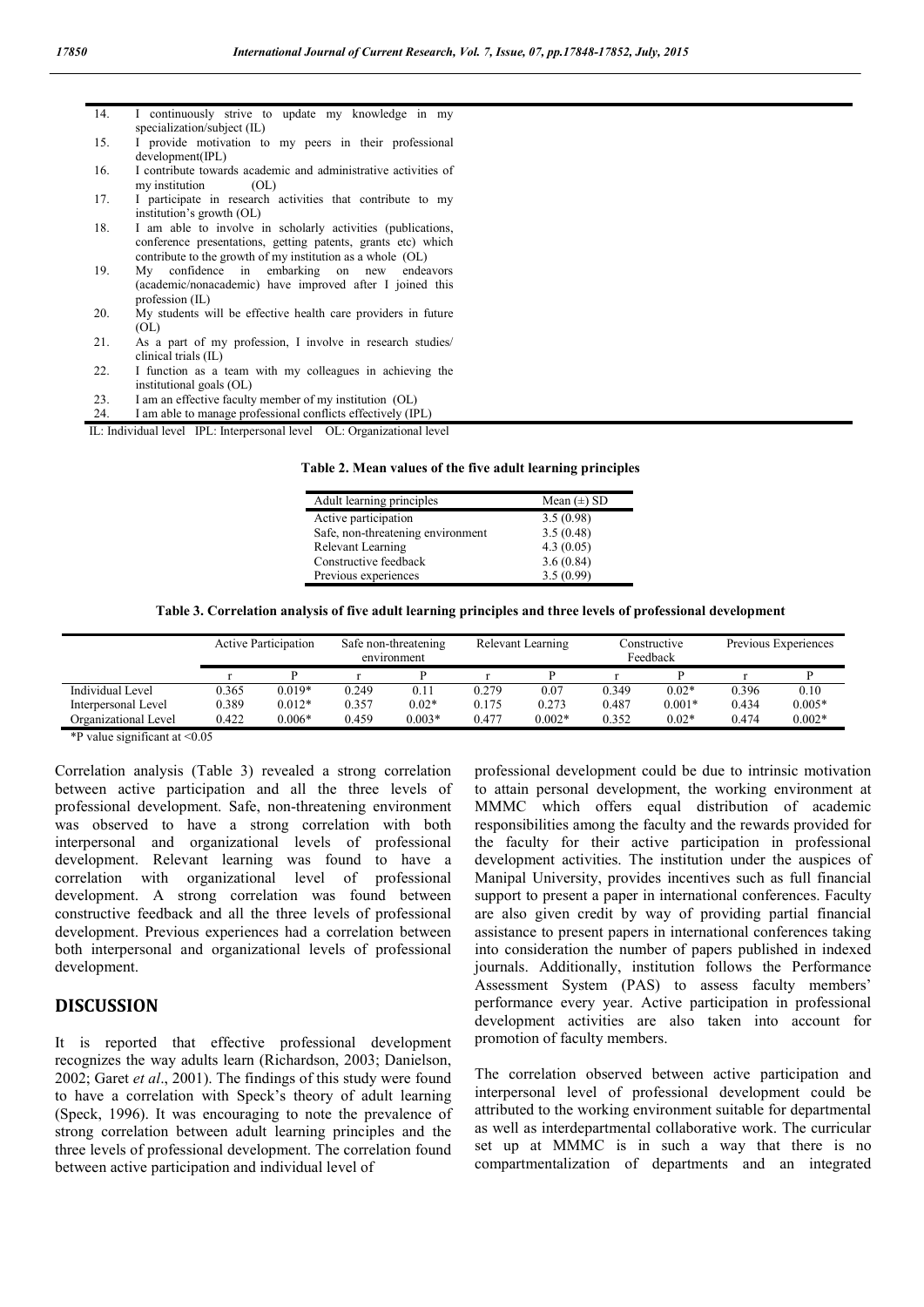approach is followed as far as curriculum design, development and delivery is concerned. Another contributing factor is the support given by the institution (under the auspices of Manipal University) for expanding professional network. Another favoring factor for the observed correlation could be the fact that majority of the faculty (98%) at MMMC are alumni of Kasturba Medical College, one of the constituent colleges of Manipal University. Majority of the faculty knew each other even before they joined the teaching profession. This would have culminated in interpersonal level of professional development.

Schmoker reported that effective professional development is centered on the development and maintenance of collaborative environments (Schmoker, 2004). The strong correlation observed between active participation and organizational level of professional development could be again due to the conducive environment at MMMC which provides support for professional development and motivates the faculty to work towards institutional objectives. Fullan (2002) and Marzano (2003) emphasized the pivotal role of leadership in fostering professional development. At MMMC, faculty considers the management of the institution as role models in their profession.

The correlation found between safe, non-threatening environment and interpersonal level of professional development could be due to constructive feedback from colleagues and the freedom given to express and implement innovative ideas for teaching and assessment. It is worth mentioning that at MMMC, the faculty council meets every week to discuss about general issues related to academics. Thereupon, departmental matters are discussed in the weekly departmental meetings. There are interdepartmental committees for coordinating curricular as well as extracurricular activities in which there is no distinction between senior and junior faculty.

The central role of encouraging and supportive leadership in fostering professional development has been emphasized by Bland *et al*. (2000) and Simpson (2006). The correlation found between safe, non-threatening environment and organizational level of professional development could be due to the educational leadership which allows each faculty member to give one's best to the institution. Lack of unhealthy interferences from the leadership in work setting gives the freedom and flexibility to work as a team to achieve institutional goals. It was a matter of concern to observe the weak correlation between relevant learning and individual as well as interpersonal levels of professional development. This could have been due to the limited avenues available for critical reflection and transformational learning for the faculty.

It was encouraging to observe a positive correlation between constructive feedback and all the three levels of professional development. The cardinal benefits of constructive feedback on professional development have been highlighted by Steinert (2005; Steinert *et al*., 2006). The Accreditation Council for Graduate Medical Education (ACGME, 2000) has called for the professional development of future academic leaders through mentoring. The potential impact of mentoring on professional development has been reported in the literature (Steinert *et al*., 2006; Prebble *et al*., 2004). At MMMC, the newly joined faculty are mentored (informal) by a senior faculty (associate mentor) from the same department. Also, faculty are invited to attend each others lectures with an intention to give and receive constructive feedback. Annually, good teacher awards are awarded to teachers as per students' feedback. MMMC place strong emphasis to students' feedback which is considered as pivotal for professional development (Prebble *et al*., 2004). These practices/avenues for giving and receiving feedback could have contributed to the correlation between constructive feedback and individual level of professional development. Students' feedback is also used for departmental changes, which ultimately reflects in organizational development. Transparency of the educational leadership in addressing academic issues could also have contributed to the organizational level of professional development. These practices could have been the reason for the strong correlation between constructive feedback and interpersonal level of professional development.

The strong correlation between previous experiences and interpersonal as well as organizational levels of professional development could be due to the fact that majority of the faculty of MMMC are alumni of one of the constituent colleges of Manipal University (mentioned earlier) , which could have resulted in better organized efforts leading to organizational level of professional development. The weak correlation between previous experiences and individual level of professional development could be due to the fact that at MMMC, faculty exposure to avenues for experiential learning are minimal. Opportunities for critical reflection on one's professional development are less.

### **Conclusion**

In the present study, overall, a strong correlation was observed between adult learning principles and the three levels of professional development. The development of an institution depends upon its faculty. At MMMC, each faculty member is given the freedom to be at one's best because of the strong encouragement from the educational leadership and the conducive work environment. Nevertheless, awareness regarding self-reflection and avenues for experiential learning has to be planned out. The present study intends to provide a framework of professional development which is centered on a few practices based on adult learning principles. We believe that this information shared may be helpful for medical schools that lack infrastructure and precise proposals to facilitate faculty development.

### **REFERENCES**

- Abraham RR, Pallath V, AM C, Ramnarayan K, Kamath A. Avenues for Professional Development: Faculty Perspectives from an Indian Medical School. *Kathmandu University Medical Journal,* 2012;10(3):60-65.
- Accreditation Council for Graduate Medical Education (ACGME). Graduate Medical Education Directory. Medical Education Products, American Medical Association; 2000.